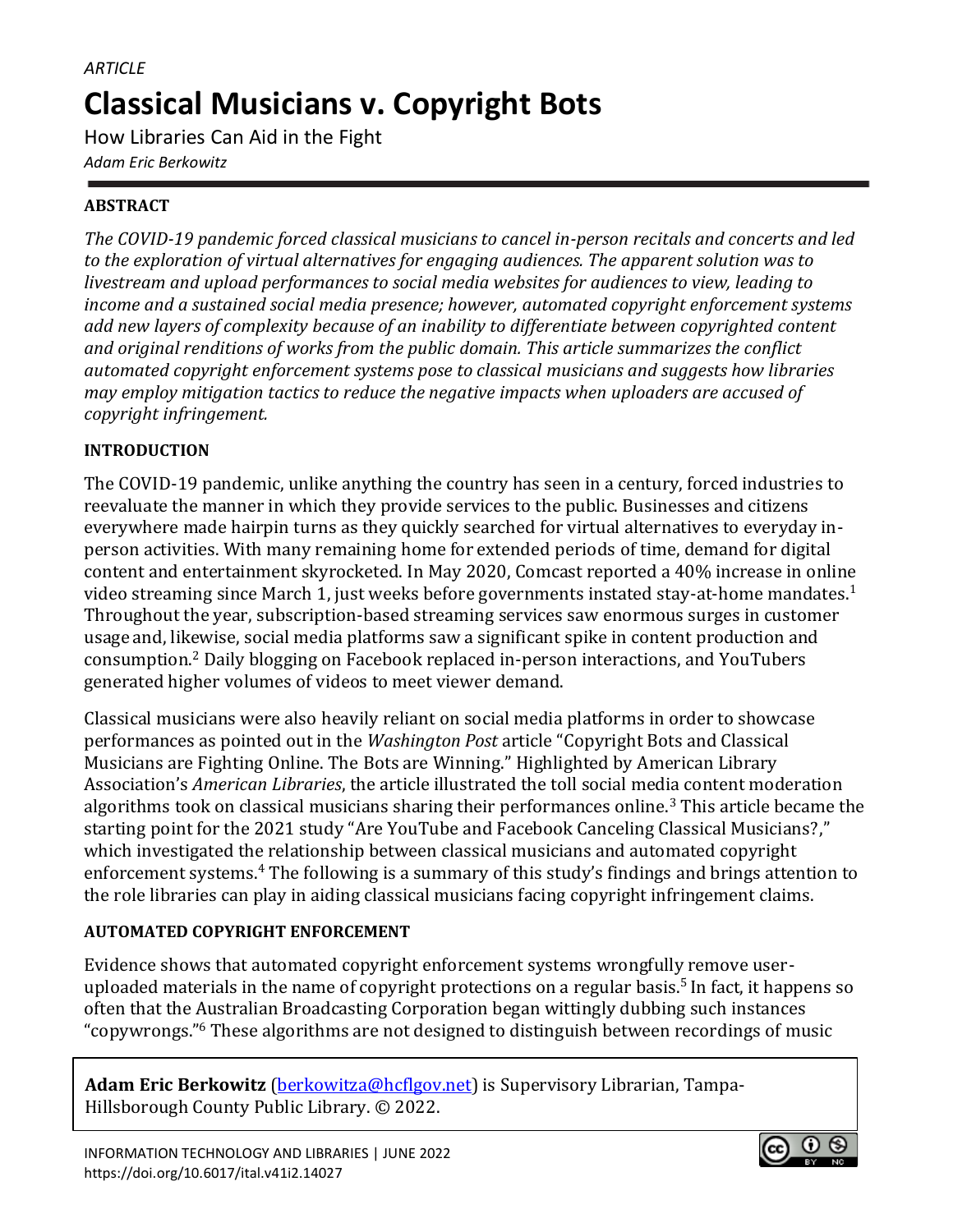owned by record labels and those shared online by freelance musicians. They are instructed to recognize copyrighted recordings and content resembling those recordings as identical matches, ensuring the protection of intellectual property from unauthorized reproduction. As such, automated content moderation systems are incapable of making allowances for the performance of works from the public domain. Such performances comprise nearly all of a classical musician's repertoire.

Automated copyright enforcement systems are typically based on a combination of matching and classification methods. The most effective matching technique for content moderation is perceptual hashing, which isolates unique strings of data (hashes) taken from an uploaded file and compares distinguishing markers and patterns to a database of samples provided by copyright owners.<sup>7</sup> This technique allows systems to detect exact matches and iterations of the original work, such as live recordings and remixes. $8$  Among classification methods, artificial neural networks with deep learning are best suited to the task of algorithmic moderation. Consisting of a network of nodes, they are meant to simulate the structure and function of neural networks in animals and humans.<sup>9</sup> This enables them to solve multifaceted, dynamic problems, which makes them ideal for instantaneous content moderation, allowing them to identify musical similarities in real time.<sup>10</sup>

Both YouTube and Facebook enable users to upload recordings and broadcast live feeds to their websites. Matching techniques are used to review prerecorded content since the upload process allows for automated systems to sample the material for comparison to the companies' hash databases before allowing the recording to be posted.<sup>11</sup> In contrast, live broadcasts are transmitted instantaneously and allow for no time to review the footage before it is visible online. Therefore, hashes cannot be sampled from streaming content, requiring that classification methods using training data identify infringing material on the fly.<sup>12</sup>

While these algorithms make content moderation easier, they are limited in their capacity. One study showed that YouTube is surprisingly inaccurate in its attempts to recognize infringing material in live broadcasts, failing to identify 26% of copyrighted footage within the first thirty minutes of streaming and blocking 22% of non-infringing livestreams.<sup>13</sup> Research strongly suggests that the only factors considered by music copyright enforcement systems are pitch, volume, and melodic and harmonic contour.<sup>14</sup> Those values alone cannot be used to distinguish copyrighted works from the public domain. As such, these systems are not yet advanced enough to account for the total complexity of human creativity, and human intervention is required before these programs systematically accuse uploaders of copyright infringement.<sup>15</sup>

Compositions in the public domain are not subject to copyright; however, recorded performances of compositions from the public domain can be copyrighted. Individuals may upload or livestream their own performances of classical music without fear of infringing copyright but may not upload another musician's copyrighted recordings of the same pieces. For example, no one owns the copyright to Bach's cello suites and, therefore, anyone can profit from performing these works. Sony Music, though, owns the copyright to Yo-Yo Ma's recordings of Bach's cello suites, and anyone uploading these specific recordings to social media would be infringing copyright and subject to the repercussions. Unfortunately, automated copyright enforcement systems often misidentify an individual's performances as copyrighted recordings.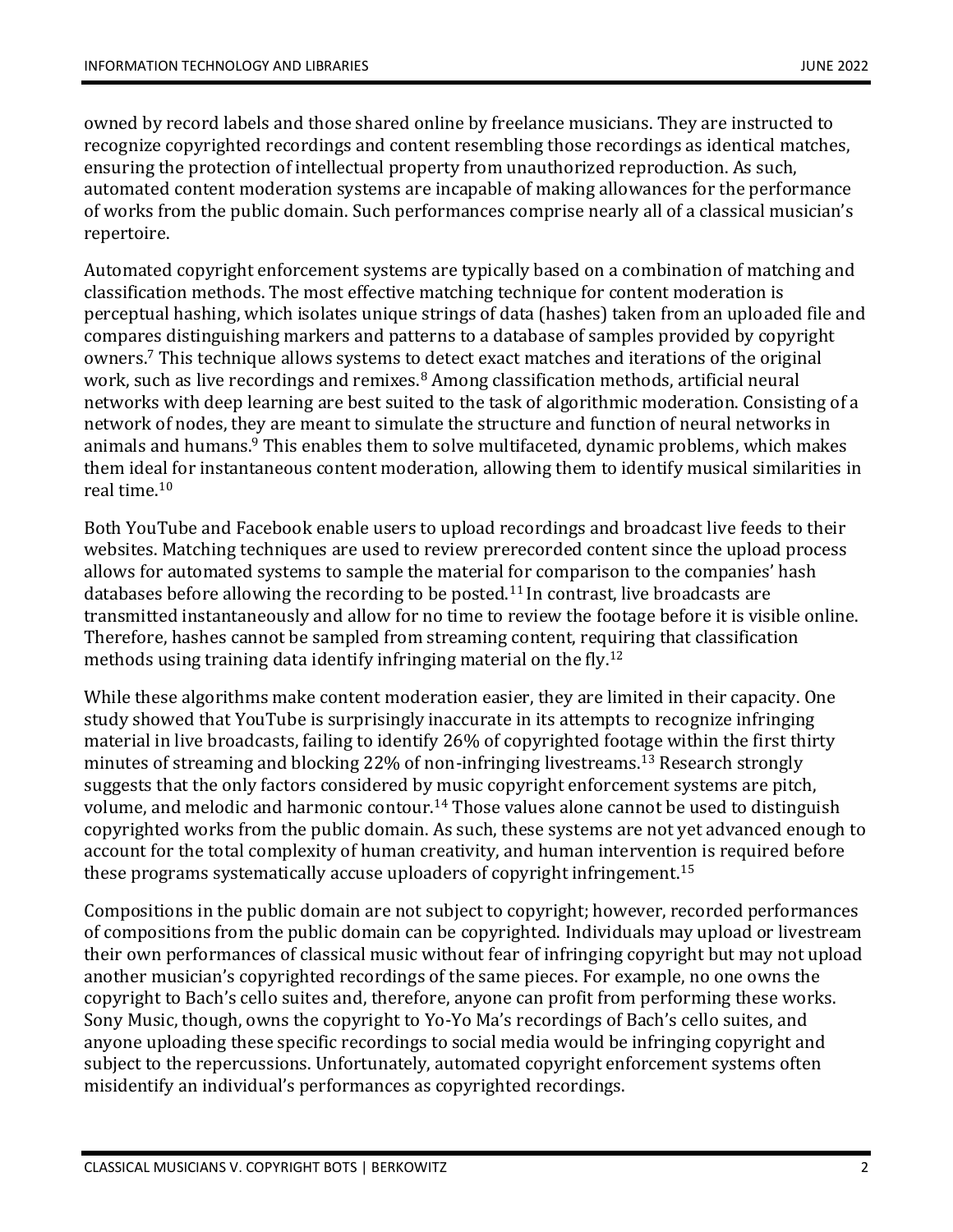#### **THE IMPACT ON CLASSICAL MUSICIANS**

Classical musicians are accustomed to having their content misidentified for infringing copyright, but with the pandemic forcing many more musicians to share performances regularly on social media, the problem has become ever more pervasive. Adrian Spence, the artistic director for chamber ensemble Camerata Pacifica, found himself appealing multiple copyright claims from both Facebook and YouTube. On occasion, he would dispute several claims issued by different copyright owners for the same recording. Until these issues were resolved, Facebook suspended Camerata Pacifica's ability to livestream, and YouTube displayed a notification on their channel informing viewers that their videos were likely to be removed due to anticipated copyright infringement.<sup>16</sup> Owen Espinosa, a high school senior, was preparing for a piano recital, and during rehearsal, Facebook ended his livestream over claims of copyright infringement. He was unable to successfully appeal the claim which meant that Facebook would not host his performance. Instead, he had to broadcast his recital on an acquaintance's YouTube channel.<sup>17</sup>

Michael Sheppard, a professional pianist, has had broadcasts interrupted and videos removed by Facebook multiple times with notifications stating that music owned by Naxos of America was detected in his performances.<sup>18</sup> After Facebook rejected his disputes, Sheppard took to Twitter, alerting Naxos of his situation. His videos were eventually restored, but nothing could be done about his livestreams.<sup>19</sup> The Violinist.com broadcasts weekly, hour-long concerts featuring multiple guest musicians. During one of these performances, Facebook muted child violinist Yugo Maeda due to a claim of copyright infringement. After appealing the notice, Facebook unmuted Maeda's performance three days later.<sup>20</sup>

While COVID-19 exacerbated the issue, classical musicians often had their performances interrupted or removed from social media. In 2019, conducting students at the University of British Colombia had their Facebook Live feed interrupted over copyright infringement claims and, in 2018, Facebook removed a recording of an in-home performance given by pianist James Rhodes also stating that the music infringed copyright.<sup>21</sup> Also in 2018, the Australia Broadcasting Corporation's ABC Classic FM livestreamed a performance of Beethoven's *Symphony No. 9*. The broadcast ended with Facebook issuing a claim stating that the music in question was owned by two different copyright owners.<sup>22</sup>

In 2016, violinist Claudia Schaer disputed several of YouTube's copyright claims. She typically had success with these appeals, but one of her recordings received three claims from different copyright owners. She was able to refute two of them; however, the third remained, and she was warned that if she was unsuccessful in her second attempt at appealing the claim, her account would receive a copyright strike, deleting her video from the site permanently. She felt both intimidated and aggravated by the ordeal. $^{23}$ 

The author of this article has also had to refute a copyright infringement claim on YouTube. According to the notice, 51 seconds of the author's approximately five-minute performance of Beethoven's "Für Elise" infringed copyright. As a result, the claimant authorized YouTube to include ads in the video, allowing them to generate revenue. The dispute was upheld after the claimant's 30-day window for a response expired. Although the author does not rely on monetized videos and livestreams for income, it is unethical for another entity to profit from the work of an unaffiliated individual.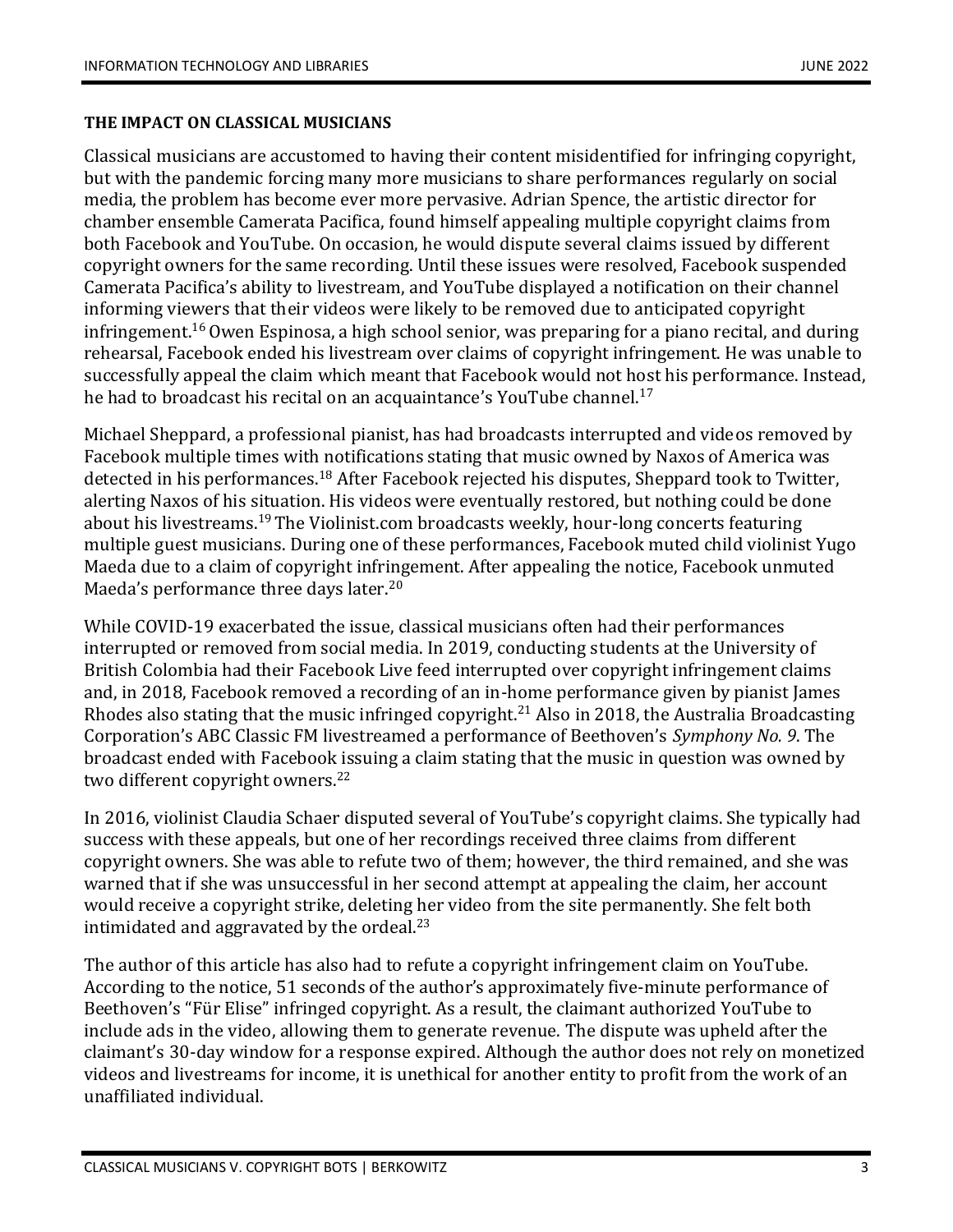#### **DISPUTING A COPYRIGHT CLAIM**

While there is recourse for uploaders facing copyright claims from social media sites, the appeals process can be lengthy and overwhelming. It can take more than two months for YouTube to render a verdict when a musician disputes a copyright notice. During this span of time, classical musicians depending on ad revenue cease to generate income as these funds are held by the company until a final decision is made, at which point all profits accumulated by the video are released to the appropriate party. If the claim is upheld, the recording may remain online with proceeds going to the supposed copyright owner.<sup>24</sup> Uploaders may attempt to refute the result, but a failed appeal leads to the video's removal and a copyright strike levied against the uploaders preventing them from livestreaming and monetizing videos for three months. Should this occur, a counter notification can be issued which insists that the content in question has been mischaracterized as infringing and requires that would-be copyright owners file a lawsuit to uphold the claim. After three strikes, accounts are permanently deleted along with all associated uploads.<sup>25</sup>

The time that elapses for a final verdict along with the suspension of uploading and livestreaming permissions due to a copyright strike amounts to more than five months without being able to sustain an income. When a single performance is charged with multiple claims from different entities, as in the aforementioned examples, the uploader must dispute each one individually. This makes it easy to accumulate copyright strikes, risking account termination. It would be reasonable to assume that many classical musicians who endure these circumstances avoid the dispute process for fear of YouTube removing their recordings, enforcing limitations on their ability to broadcast and monetize videos, and even permanently deleting their accounts. Meanwhile, mistakenly recognized copyright owners can leverage this by appropriating the earnings generated by the work of unaffiliated musicians. Furthermore, should the matter be redirected to the courts, the uploader faces the burden of retaining legal counsel.

YouTube algorithms deal with approximately 98% of all copyright issues and, because YouTube's business model generates profits primarily via user-uploaded content, it has been found to show bias towards established copyright owners.<sup>26</sup> Copyright owners can set preferences for how they want the system to react to instances of copyright infringement, resulting in the automatic monetization of 95% of claims for the copyright owner. As a result, user uploads make up 50% of the revenue generated by YouTube for the music industry.<sup>27</sup> Although Google reported in 2018 that 60% of disputed claims were found in favor of accused uploaders, the system clearly benefits established copyright owners.<sup>28</sup>

All of the aforementioned musicians who were accused of copyright infringement had their livestreams interrupted, saw their videos removed, and witnessed companies profiting from their work performing music that has long since passed into the public domain. YouTube's video series *Copyright and Content ID on YouTube* attempts to educate users on how automated copyright enforcement and the dispute process work, and while fair use and copyright permissions are discussed, the public domain is never mentioned; although, YouTube does offer a brief explanation of the public domain on its help site.<sup>29</sup> According to the US Copyright Act, the duration of copyright extends to 70 years after the death of the known composer, and for uncredited compositions or those composed by a musician under a pseudonym, copyright is recognized for 95 years from the date the work was published or 120 years from when it was composed, depending on which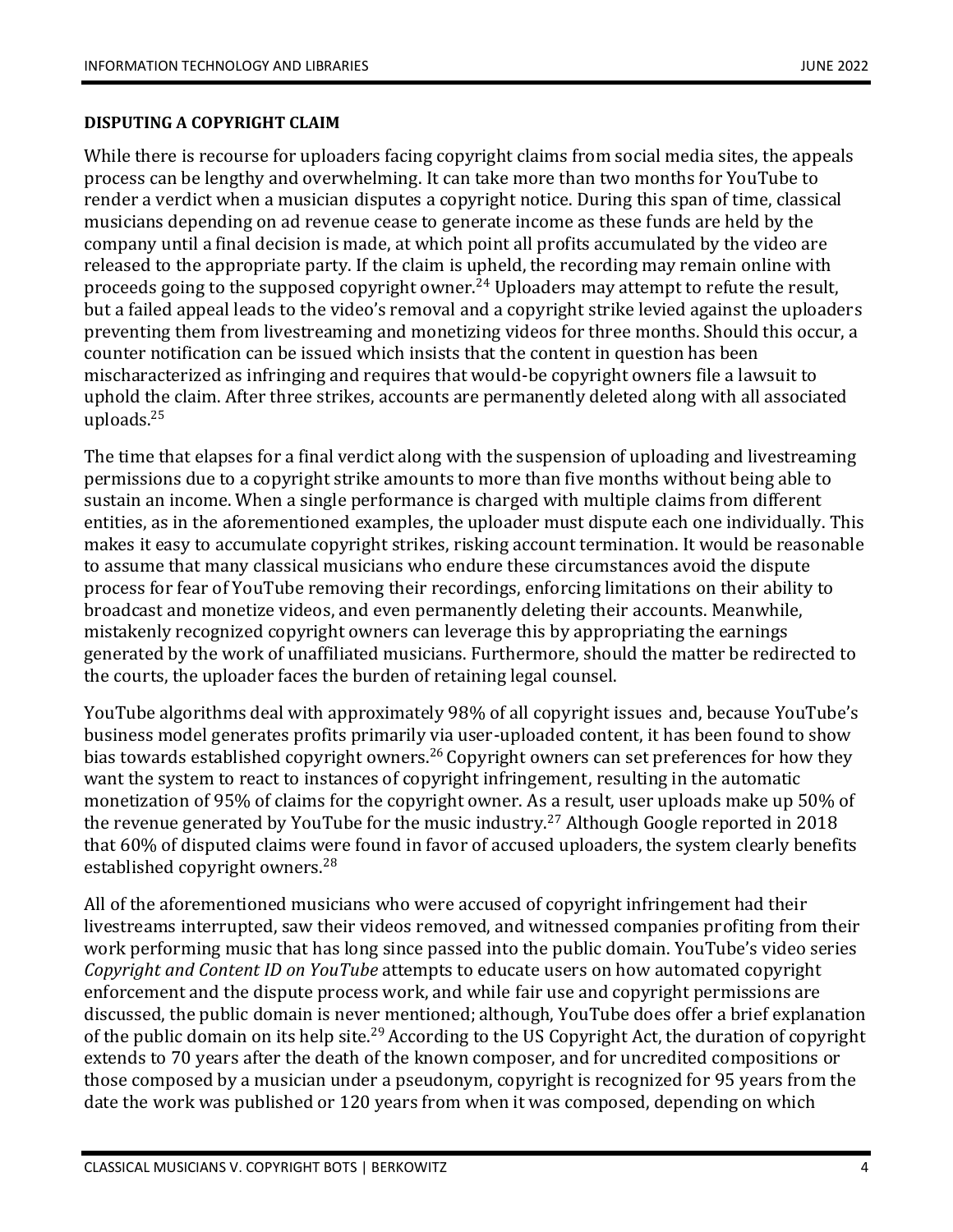expires first.<sup>30</sup> While record labels are fully within their right to protect the recordings they own, that should have no bearing on individual musicians performing pre-twentieth-century music.

The majority of online music consumption occurs on social media sites with 47% of the market share going to YouTube.<sup>31</sup> Reports from Deezer showed a near 20% increase in users listening to classical music since the start of the pandemic.<sup>32</sup> Given that more users are gravitating towards listening to classical music, and that the most popular digital access point for music is YouTube, classical musicians coping with pandemic-induced restrictions were presented with what should have proven to be a lucrative opportunity. Adhering to social distancing requirements and stay-athome mandates meant musicians cancelled their performances, leading to an exploration of virtual alternatives such as uploading recordings and livestreaming. Obstructing these activities interrupts their sole source of income.

## **CONCLUSION**

While researchers have suggested a handful of improvements for automated copyright enforcement systems, they have not addressed the role that libraries can play in assisting classical musicians.<sup>33</sup> The Tampa-Hillsborough County Public Library, prior to the spread of COVID-19, maintained four branches outfitted with recording studios; today, that number has grown to five. Prior to pandemic library closures, recording studios were reserved just over 800 times, amounting to about 1,600 hours of usage between January 1, 2019 and March 13, 2020. Patrons using the recording studios produce music and videos with the intention of uploading them to social media. Other libraries with recording studios likely see their patrons doing the same, but without knowledge of copyright.

Libraries have the means and the motive to assist classical musicians. Libraries can hold classes covering the basics of copyright, fair use, and the public domain, or that expand upon how automated copyright enforcement systems work on social media. Library staff, however, may feel overwhelmed by the numerous texts on these subjects and may not know where to begin. An excellent starting point is the Frequently Asked Questions page on the US Copyright Office website. This webpage offers explanations for a broad array of copyright-related issues and questions.<sup>34</sup> Fair use allows for unauthorized borrowing from a creative work; however, navigating how fair use is determined is always challenging. Steven M. Davis' "Computerized Takedowns: A Balanced Approach to Protect Fair Uses and the Rights of Copyright Owners" is a reliable point of reference for defining fair use, its application in copyright infringement cases, and ethical and legal implications regarding the limitations of algorithmic moderation systems.<sup>35</sup> For a thorough look into the mechanics and applications of automated copyright enforcement, refer to the previously mentioned "Are YouTube and Facebook Cancelling Classical Musicians?" This article offers a synopsis on the shift from physical to digital media, descriptions of different algorithmic models developed specifically for copyright enforcement, and an account of how YouTube's and Facebook's copyright enforcement systems came to be.<sup>36</sup>

Libraries can also offer help sessions that support patrons through the copyright claims dispute process. The YouTube dispute interface is user friendly, and the instructions are comprehensible. Throughout each step, explanations are offered to clarify what is being required of the user. For example, when asked for the reasoning behind the dispute, the user is offered four options: the disputed material is original content, the user has acquired permission to reproduce the content, the content falls under fair use, or the content originates from the public domain. Once selected,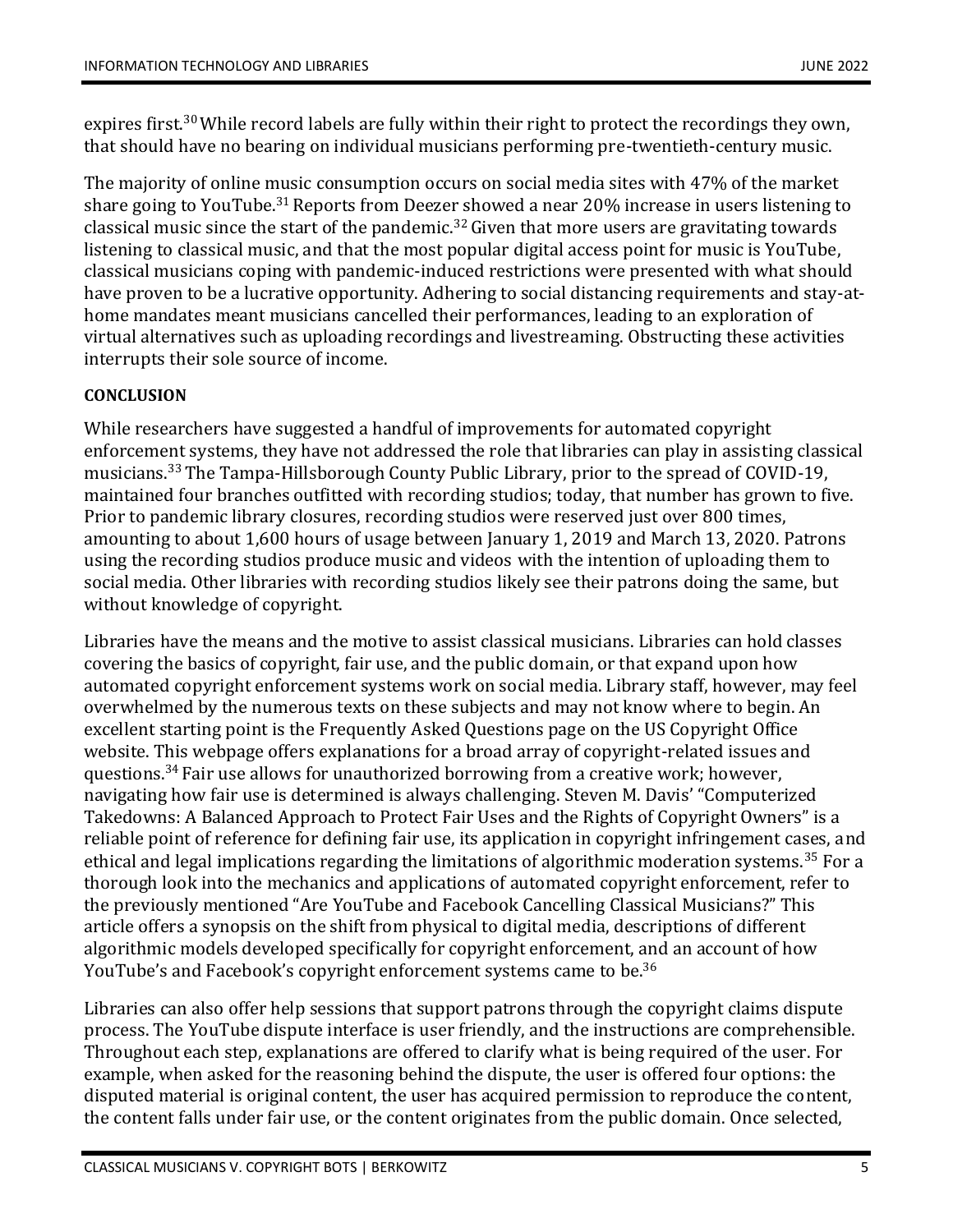additional explanations for each option are given in order to provide further clarification and context which allows the user to reconsider their choice and also helps the user better explain how their content falls under the selected category. Finally, the user is asked to provide a narrative explaining how the content in question does not infringe copyright. Facebook's counternotification process is less generous, providing brief, ineffectual descriptions of copyright and a simple form requesting the user's personal information and explanation for why the copyright infringement claim is unfounded.

After library staff demonstrate the use of these interfaces, patrons can be guided to library resources to help them articulate and refine their arguments. For anything that cannot be found among the library's collections, library staff may need to assist with internet searches, or patrons may request materials through interlibrary loan. Additionally, patrons may still feel overwhelmed by the terminology being presented, which would further support the need for library programming that covers copyright-related topics. When considering the research involved to produce a convincing counterargument, information literacy and metaliteracy classes may be warranted.

Libraries can also encourage patrons to include descriptions in their uploads and livestreams with links to supporting evidence explaining that the featured music belongs to the public domain, and as the uploader, they own the rights to recordings and broadcasts of their own performances. The public domain description on YouTube's help page provides links to Columbia University Libraries' Copyright Advisory Service and Cornell University's Copyright Information Center, and it suggests that these resources can lead to supporting evidence regarding works in the public domain.<sup>37</sup>Another excellent resource is the International Music Score Library Project's Petrucci Music Library. This database of almost 200,000 compositions belonging to the public domain features both sheet music and recordings of each of these works.<sup>38</sup>Users can also point to *The Public Domain Song Anthology*, a book comprising 348 popular songs from the public domain; the entire text can be downloaded from the publisher's website.<sup>39</sup> These resources and explanations can be included in disputes to support the reasoning for why a copyright claim is invalid.

It should be noted that library employees are most often not lawyers, and as such, it is ill-advised to answer direct questions about the specific legality of the myriad of situations musicians face when disputing copyright claims. These matters require expert, specialist knowledge with which library staff are not equipped. The role of the library should only be to provide access to resources and inform the public on various issues regarding the use of information. As information specialists, librarians are in a unique position to educate patrons on information policy, and in this case, copyright. Library systems with law libraries or with access to law collections and databases would be especially suited to teach patrons about copyright, guide them through the dispute process, and assist them with gathering resources to support their counterarguments. The Tampa-Hillsborough County Public Library and other systems like it that are outfitted with both music recording studios and a law library are encouraged to offer such services.

Hopefully, this overview of automated copyright enforcement, its impacts on classical musicians, and the suggestions to libraries offered here will promote further conversation that eventually leads to action and a possible solution. Perhaps, as progress is made, automated copyright enforcement systems will grow more hospitable towards user-generated recordings and livestreams of classical music. After all, social media should be able to freely host the artistic talents of all musicians.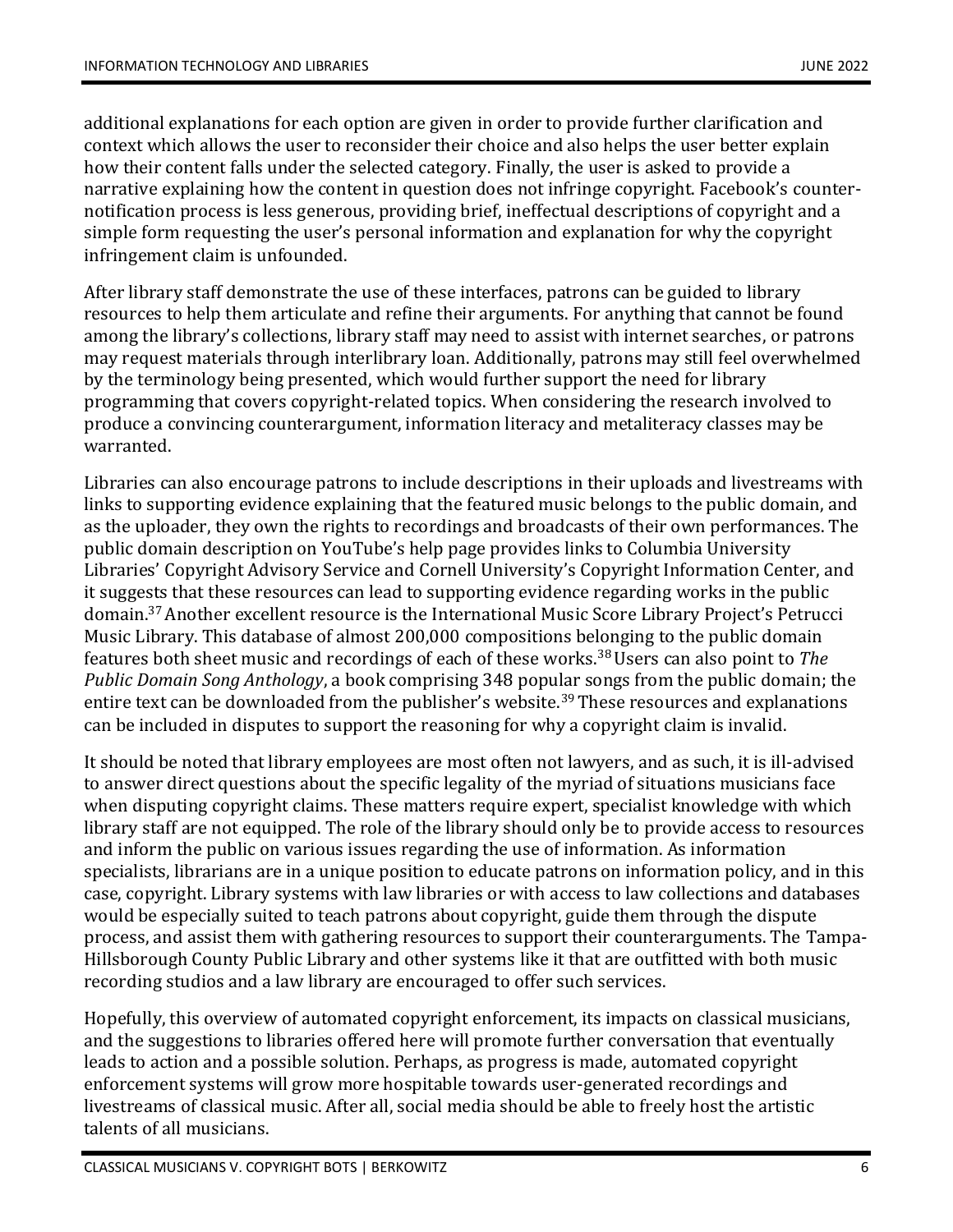### **ENDNOTES**

- <sup>1</sup> "COVID-19 Network Update," Comcast, May 20, 2020, <u>https://corporate.comcast.com/covid-</u> [19/network/may-20-2020.](https://corporate.comcast.com/covid-19/network/may-20-2020)
- $2$  Julia Alexander, "The Entire World Is Streaming More Than Ever—And It's Straining the Internet," *The Verge*, March 27, 2020, [https://www.theverge.com/2020/3/27/21195358/streaming-netflix-disney-hbo-now](https://www.theverge.com/2020/3/27/21195358/streaming-netflix-disney-hbo-now-youtube-twitch-amazon-prime-video-coronavirus-broadband-network)[youtube-twitch-amazon-prime-video-coronavirus-broadband-network;](https://www.theverge.com/2020/3/27/21195358/streaming-netflix-disney-hbo-now-youtube-twitch-amazon-prime-video-coronavirus-broadband-network) Ella Koeze and Nathaniel Popper, "The Virus Changed the Way We Internet," *The New York Times*, April 7, 2020[, https://www.nytimes.com/interactive/2020/04/07/technology/](https://www.nytimes.com/interactive/2020/04/07/technology/coronavirus-internet-use.html) [coronavirus-internet-use.html.](https://www.nytimes.com/interactive/2020/04/07/technology/coronavirus-internet-use.html)
- <sup>3</sup> Michael Andor Brodeur, "Copyright Bots and Classical Musicians are Fighting Online. The Bots Are Winning," *The Washington Post*, May 21, 2020, [https://www.washingtonpost.com/entertainment/music/copyright-bots-and-classical](https://www.washingtonpost.com/entertainment/music/copyright-bots-and-classical-musicians-are-fighting-online-the-bots-are-winning/2020/05/20/a11e349c-98ae-11ea-89fd-28fb313d1886_story.html)[musicians-are-fighting-online-the-bots-are-winning/2020/05/20/a11e349c-98ae-11ea-89fd-](https://www.washingtonpost.com/entertainment/music/copyright-bots-and-classical-musicians-are-fighting-online-the-bots-are-winning/2020/05/20/a11e349c-98ae-11ea-89fd-28fb313d1886_story.html)[28fb313d1886\\_story.html.](https://www.washingtonpost.com/entertainment/music/copyright-bots-and-classical-musicians-are-fighting-online-the-bots-are-winning/2020/05/20/a11e349c-98ae-11ea-89fd-28fb313d1886_story.html)
- <sup>4</sup> Adam Eric Berkowitz, "Are YouTube and Facebook Cancelling Classical Musicians? The Harmful Effects of Automated Copyright Enforcement on Social Media Platforms," *Notes* 78, no. 2 (December 2021): 177–202.
- <sup>5</sup> Rebecca Tushnet, "All of This Has Happened Before and All of This Will Happen Again: Innovation in Copyright Licensing," *Berkeley Technology Law Journal* 29, no. 3 (December 2014): 1147–87.
- <sup>6</sup> Matthew Lorenzon, "Why Is Facebook Muting Classical Music Videos?" *ABC Classic FM*, December 21, 2018, [https://www.abc.net.au/classic/read-and-watch/music-reads/facebook](https://www.abc.net.au/classic/read-and-watch/music-reads/facebook-copyright/10633928)[copyright/10633928.](https://www.abc.net.au/classic/read-and-watch/music-reads/facebook-copyright/10633928)
- <sup>7</sup> Xia-mu Niu and Yu-hua Jiao, "An Overview of Perceptual Hashing," *Acta Electronica Sinica* 36, no. 7 (2008): 1405–11.
- <sup>8</sup> Robert Gorwa, Reuben Binns, and Christian Katzenbach, "Algorithmic Content Moderation: Technical and Political Challenges in the Automation of Platform Governance," *Big Data & Society* 7, no. 1 (January 2020): 7.
- <sup>9</sup> Larry Hardesty, "Explained: Neural Networks," *MIT News*, April 14, 2017, [https://news.mit.edu/2017/explained-neural-networks-deep-learning-0414.](https://news.mit.edu/2017/explained-neural-networks-deep-learning-0414)
- <sup>10</sup> Daniel Graupe, *Principles of Artificial Neural Networks*, 3rd ed. (Hackensack, NJ: World Scientific Publishing Company, 2013), 1–3.
- <sup>11</sup> Gorwa, Binns, and Katzenbach, "Algorithmic Content Moderation," 7.
- <sup>12</sup> Daniel (Yue) Zhang, Jose Badilla, Herman Tong, and Dong Wang, "An End-to-End Scalable Copyright Detection System for Online Video Sharing Platforms," in *Proceedings of the 2018*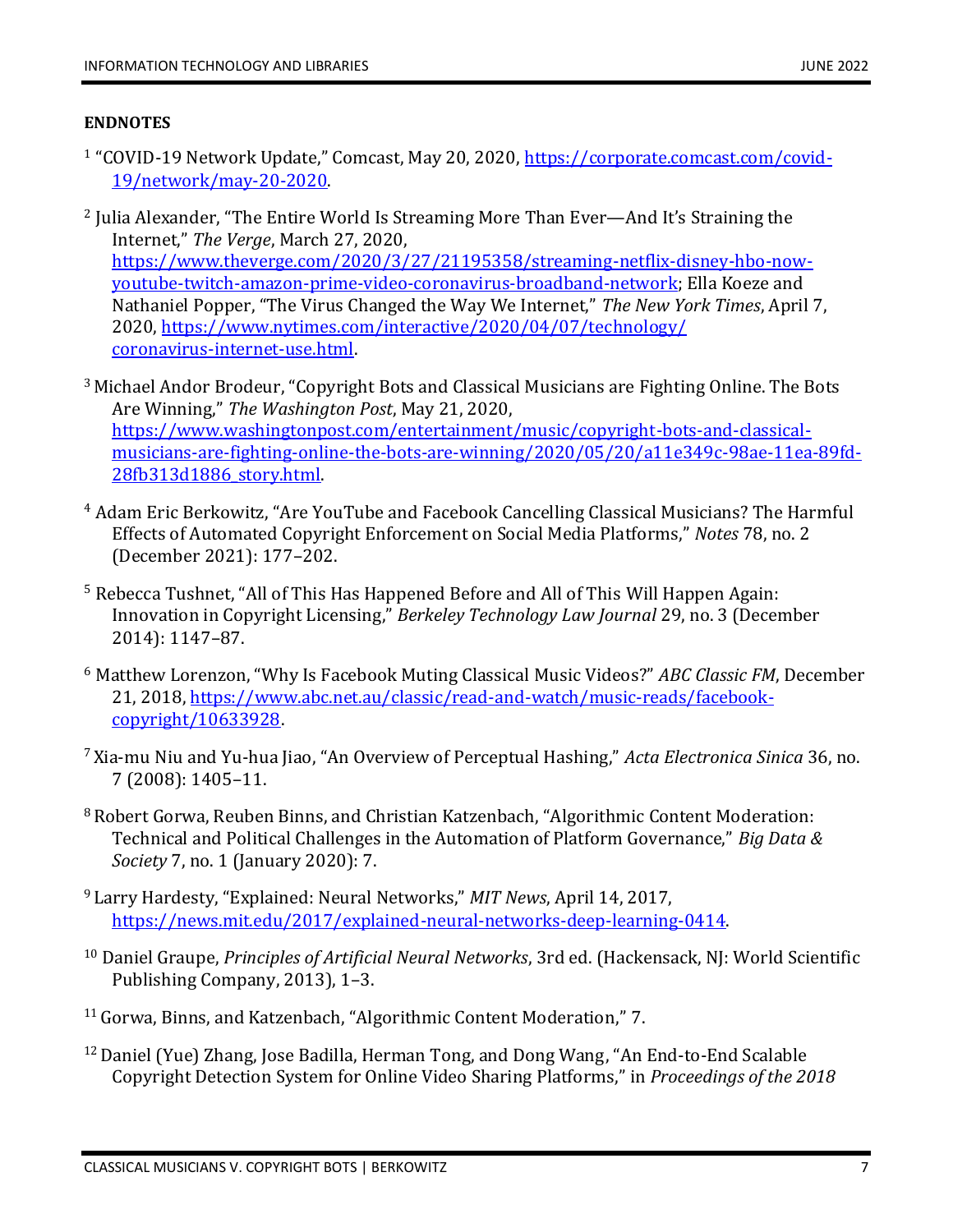*IEEE/ACM International Conference on Advances in Social Networks Analysis and Mining* (Barcelona, Spain: IEEE Press, 2018), 626–27.

- <sup>13</sup> Daniel (Yue) Zhang et al., "Crowdsourcing-Based Copyright Infringement Detection in Live Video Streams," in *Proceedings of the 2018 IEEE/ACM International Conference on Advances in Social Networks Analysis and Mining* (Barcelona, Spain: IEEE Press, 2018), 367.
- <sup>14</sup> Berkowitz, "Are YouTube and Facebook Cancelling Classical Musicians?," 200.
- <sup>15</sup> Diego Cerna Aragon, "Behind the Screen: Content Moderation in the Shadows of Social Media," *Critical Studies in Media Communication* 37, no. 5 (October 19, 2020): 512–14.
- <sup>16</sup> Brodeur, "Copyright Bots and Classical Musicians Are Fighting Online."
- <sup>17</sup> Amy Williams, "Camerata Pacifica to Stream High School Graduate's Senior Recital," *Classical Candor: Classical Music News and Reviews* (blog), June 6, 2020, [https://classicalcandor.blogspot.com/2020/06/classical-music-news-of-week-june-6-](https://classicalcandor.blogspot.com/2020/06/classical-music-news-of-week-june-6-2020.html) [2020.html.](https://classicalcandor.blogspot.com/2020/06/classical-music-news-of-week-june-6-2020.html)
- <sup>18</sup> Baltimore School for the Arts, "Sometimes You Have to Fight!," Facebook, May 22, 2020, [https://www.facebook.com/BaltimoreSchoolfortheArts/posts/sometimes-you-have-to-fight](https://www.facebook.com/BaltimoreSchoolfortheArts/posts/sometimes-you-have-to-fight-our-michael-sheppard-was-recently-giving-a-facebook-/3146142648740808/)[our-michael-sheppard-was-recently-giving-a-facebook-/3146142648740808/.](https://www.facebook.com/BaltimoreSchoolfortheArts/posts/sometimes-you-have-to-fight-our-michael-sheppard-was-recently-giving-a-facebook-/3146142648740808/)
- <sup>19</sup> Michael Sheppard (@pianistcomposer), "Dear @naxosrecords PLEASE stop muting portions of works whose composers have been dead for hundreds of years." Twitter, May 9, 2020, [https://twitter.com/pianistcomposer/status/1259118489622777856.](https://twitter.com/pianistcomposer/status/1259118489622777856)
- <sup>20</sup> Laurie Niles, "Facebook and Naxos Censor Music Student Playing Bach," *Violinist.com* (blog), July 13, 2020, [https://www.violinist.com/blog/laurie/20207/28375/.](https://www.violinist.com/blog/laurie/20207/28375/)
- $21$  Brodeur, "Copyright Bots and Classical Musicians Are Fighting Online"; Ian Morris, "Facebook Blocks Musician from Uploading His Own Performance—But Did He Break Copyright?" *Daily Mirror*, September 7, 2018, [https://www.mirror.co.uk/tech/facebook-blocks-musician](https://www.mirror.co.uk/tech/facebook-blocks-musician-uploading-performance-13208194)[uploading-performance-13208194.](https://www.mirror.co.uk/tech/facebook-blocks-musician-uploading-performance-13208194)
- <sup>22</sup> Matthew Lorenzon, "Why Is Facebook Muting Classical Music Videos?" ABC Classic FM, December 21, 2018, [https://www.abc.net.au/classic/read-and-watch/music-reads/facebook](https://www.abc.net.au/classic/read-and-watch/music-reads/facebook-copyright/10633928)[copyright/10633928.](https://www.abc.net.au/classic/read-and-watch/music-reads/facebook-copyright/10633928)
- <sup>23</sup> Claudia Schaer, "YouTube Copyright Issues," *Violinist.com* (blog), February 15, 2016, [https://www.violinist.com/discussion/archive/27589/.](https://www.violinist.com/discussion/archive/27589/)
- <sup>24</sup> "Monetization during Content ID Disputes," YouTube Help, accessed October 24, 2019, [https://support.google.com/youtube/answer/7000961?hl=en&ref\\_topic=9282678#zippy=,fili](https://support.google.com/youtube/answer/7000961?hl=en&ref_topic=9282678#zippy=,filing-a-content-id-dispute,more-info-about-the-content-id-dispute-process,filing-a-content-id-appeal,more-info-about-the-content-id-appeal-process) [ng-a-content-id-dispute,more-info-about-the-content-id-dispute-process,filing-a-content-id](https://support.google.com/youtube/answer/7000961?hl=en&ref_topic=9282678#zippy=,filing-a-content-id-dispute,more-info-about-the-content-id-dispute-process,filing-a-content-id-appeal,more-info-about-the-content-id-appeal-process)[appeal,more-info-about-the-content-id-appeal-process.](https://support.google.com/youtube/answer/7000961?hl=en&ref_topic=9282678#zippy=,filing-a-content-id-dispute,more-info-about-the-content-id-dispute-process,filing-a-content-id-appeal,more-info-about-the-content-id-appeal-process)